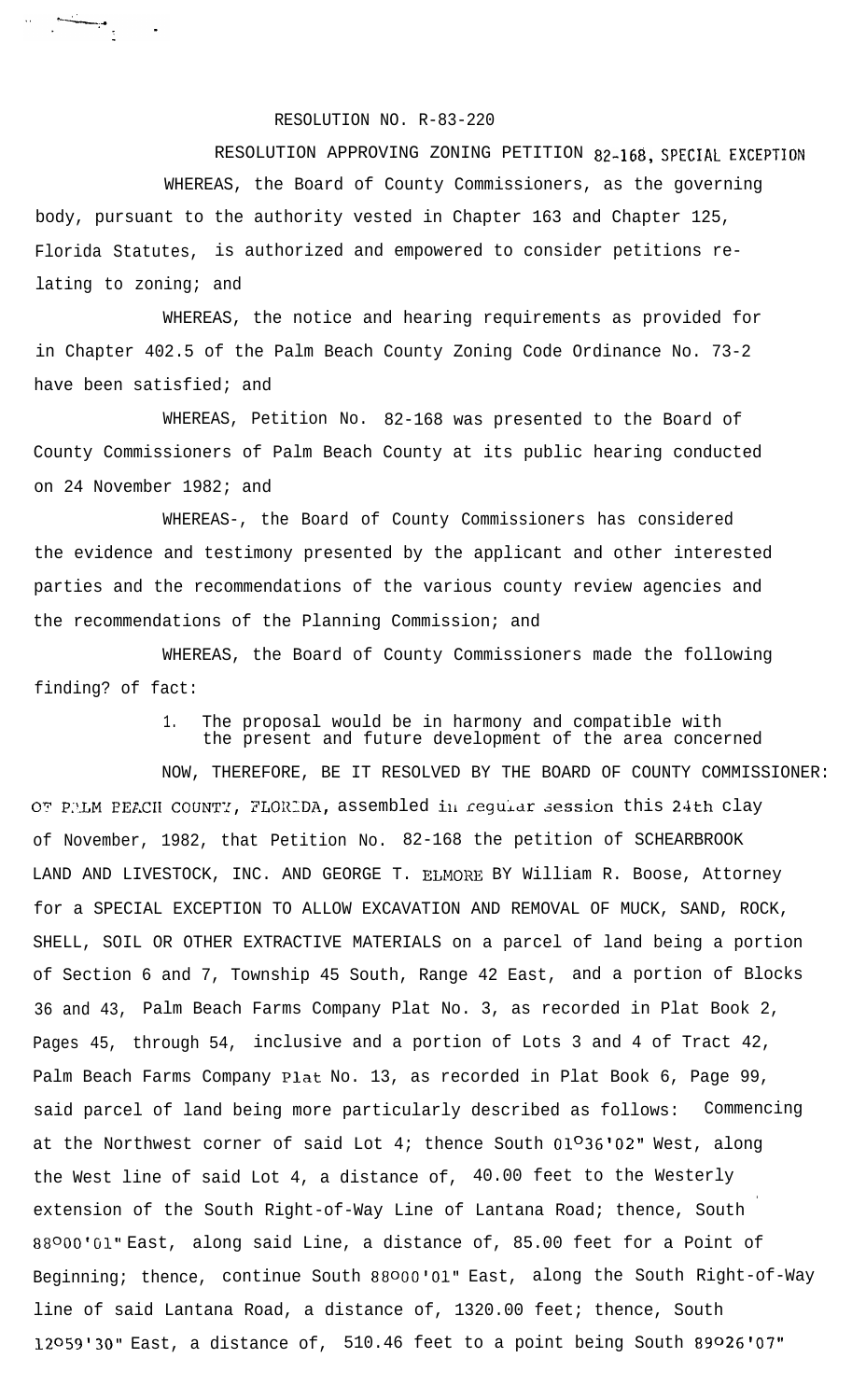**I** 2st, <sup>a</sup> distance of, 15.00 feet from the angle point in the Westerly line of Lexington I of Sheerbrooke, according to the Plat thereof as recorded in Plat Book 36, Pages 195, throught 198, inclusive, thence, South 00°33'53" East, along the centerline of the 30' Road Right-of-Way East of, and adjacent to, Tracts 53 and 60, of said Block 36, and Tracts 8 and 21, of said Block 43, and a line parallel with, and 15.00 feet Westerly of, as measured at right angles to the South part of said Westerly line, a distance of, 2600.00 feet; thence, South  $89^{\circ}$ 26'07" West, along the South line of Tracts 15 through 21 inclusive, of said Block 43, a distance of, 2627.93 feet; thence, North 00<sup>0</sup>10'51" West, along a line parallel with, and 85 feet Easterly of, as measured at right angles to the West line of said Section 7, a distance of, 1233.78 feet; thence, North  $00^{\circ}23'03''$  West, along a line parallel with and 85 feet Easterly of, as measured at right angles to the West line of said Section 6, a distance of, 5557.89 feet; thence, North  $01^036'02''$  East, along a line parallel with, and 85 feet Easterly of, as measured at right angles to the West line of said Lot 4, and distance of, 1445.14 feet to the Point of Beginning. Said property located on the Southeast corner of the intersection of State Road #7 and Lantana Road in an AR-AGRICULTURAL RESIDENTIAL DISTRICT, was approved as advertised subject to the following conditions:

I

 $\mathcal{L}^{\text{max}}_{\text{max}}$  and  $\mathcal{L}^{\text{max}}_{\text{max}}$ 

!

i

- 1. Within ninety (90) days of this approval, the property owner shall convey to Palm Beach County:
	- a. approximately fourteen (14') feet of additional rightof-way for Lantana Road for an exact total of fifty-four (54') feet from the centerline and
	- b. One hundred and eight (108') feet for the right-of-way for Hypoluxo Road on an alignment to be determined by the County Engineer.
- 2. The Developer shall construct to County Engineer's specifications, on Lantana Road at the project's entrance road:  $a_{\bullet}$ left turn lane; east approach and right turn lane, west approach  $b$ .

Plans for these improvements shall be included in the applicatior for the project's excavation permit and shall be completed prior to commencement of excavation activities.

- 3. The Developer shall post a bond with the Office of the County Engineer for restoration of County Roads prior to the issuance of the excavation permit.
- 4. The Developer shall pay, at the time of issuance of the Excavation Permit, One Thousand Five Hundred (\$1,500.00) Dollars as payment toward meeting the cost of this project's direct and identifiable traffic impact. .
- 5. Stands of Cypress trees shall be preserved as shown on the approved Site Plan.
- 6. This excavation shall be permitted on the basis of no more than one hundred (100) acres per year.